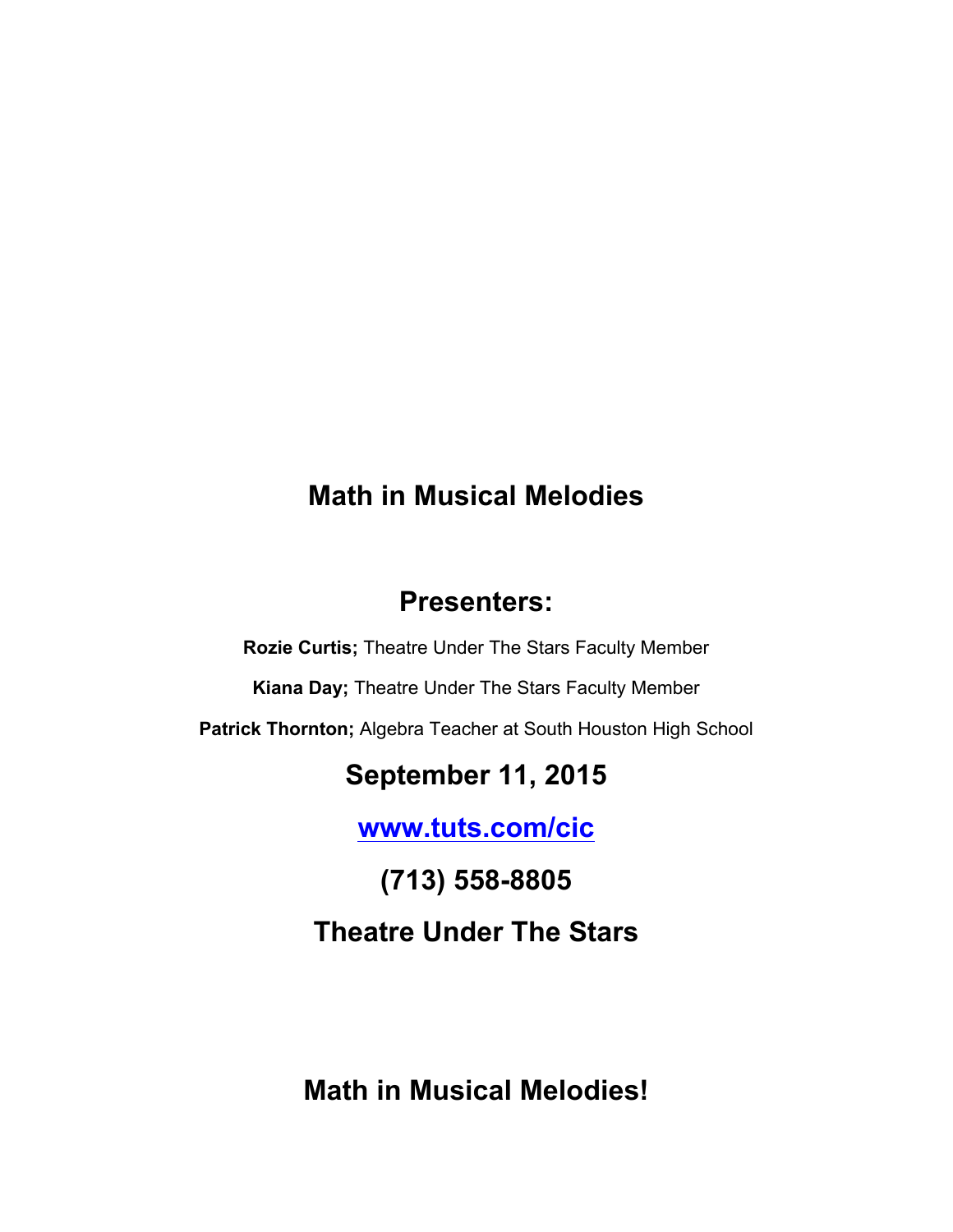Theatre Under The Stars (TUTS) is dedicated to helping Houston and the Greater Houston area bring quality enriching programming to schools. TUTS offers an extensive curriculum for schools, community organizations, and medical facilities. These programs make musical theatre accessible to children of all abilities.

As an arts educator, TUTS believes in the power of the arts to help educate and bring curriculum to life for the students. Below you will read an interactive approach that was created to help students gain a better understanding and appreciation of Math and its various elements. This program was also designed to assist teachers to bring a new innovative approach to teaching a sometimes challenging subject such as MATH!

Music provides specific tools for math teachers, and it doesn't have to be intimidating for those who don't have a musical background. With step-by-step guidance from TUTS Musical Director Kiana Day Holden, participants will learn to turn math equations into jingles that are impossible to forget, create an opera that explains integers, or involve students in a ballet that will develop spatial awareness. This workshop offers something for all musical tastes!

**SUBJECT AREAS: Primary Education, Secondary Education, Math, Music, Theatre**

#### **PRESENTERS BIOS**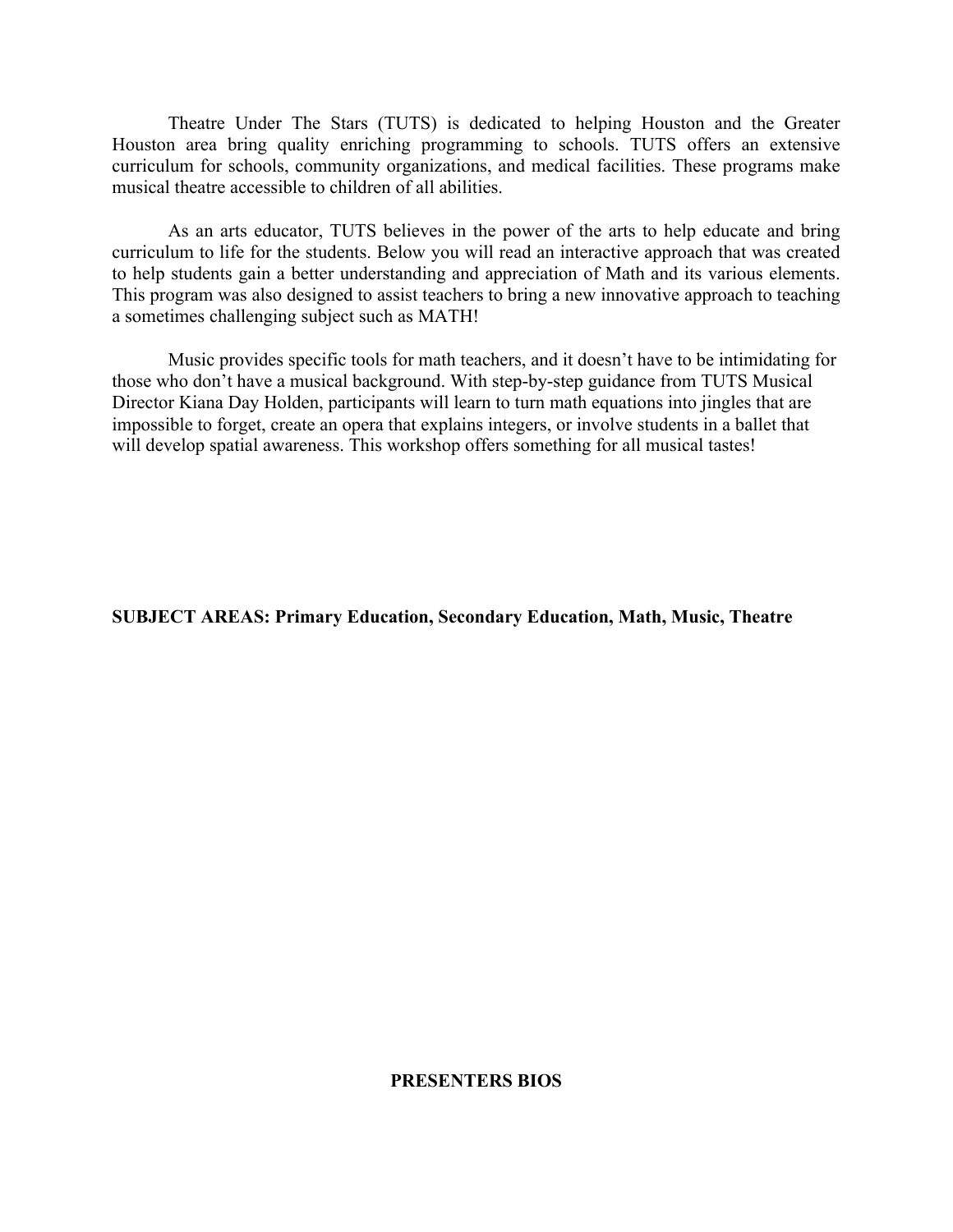#### **Rozie Curtis: Theatre Under The Stars**

She was the manager of education at Theatre Under The Stars for 10 years. In this position, she brought Theatre Under The Stars Classes in the Community programming to many school schools in the Houston and Greater Houston Area, reaching thousands of children every year. She created TEKS based curriculum for all of her outreach programming. She taught top-rated In Service Workshops for teachers all over the Houston and Greater Houston area with the focus on creative classroom techniques based on TEKS CEDFA guidelines. Mrs. Curtis served on the TEA Fine Arts review committee for High School Theatre and helped to shape the new TEKS guidelines for Texas teachers which go into effect this year. She is a Magna Cum Laude graduate of St. Edward's Univ. with a degree in Theatre Arts. After college, she went on to professional stage work. Stage credits include numerous productions in children, youth, and adult theatre across the country. She has directed, choreographed and acted in over 50 theatrical productions from musicals to straight plays. She is also an award-winning filmmaker and constantly sought after writer, choreographer, director and acting coach and teaches workshops in all of the previous mentioned areas.

**Kiana Day** was the Program Manager for Houston Grand Opera's Home and Place, a program funded by a \$250,000 grant received from ArtPlace to promote "place building through art", and has since facilitated education and community initiatives for HGO and Theatre Under the Stars (TUTS). She earned Bachelor and Master of Music Education degrees from Jackson State University and is currently entering the dissertation phase of a DMA in Music Education degree from University of Houston where her major area of research is advocacy for music education in multicultural and urban environments. Along with teaching music education courses at University of Houston, Kiana has been a co-researcher/presenter for papers presented at the TMEA Conference in 2009, with "A Content Analysis of Introductory Courses in Music Education at NASM-Accredited Colleges and Universities", published in the Fall 2011 Bulletin for the Council of Research in Music Education. She also co-wrote the spotlight article in Partners for Livable Communities' "Stories for Change: Leadership Examples of Expanding the Arts to New Audiences" in 2012, funded by MetLife Foundation.

**Patrick Thornton**: Currently a Math Teacher at South Houston High School, his focus is Algebra 1 and Geometry. He is certified to teach in Mathematics Grades 8-12. This Fall, he will teach 9th Grade Algebra 1 at South Houston High School in Pasadena ISD. Patrick has taught children of all ages in after school programs and the federally funded educational support program Upward Bound for Fort Bend, Houston, and San Marcos school districts, where he was tasked to teach and tutor a variety of subjects, including Theater, English, Reading, Physical Education, and (of course) Math. After graduating from the Honors Program at Texas State University in San Marcos with a degree in Exercise and Sports Science, he spent 5 years as a personal trainer in high profile locations such as 24 Hour Fitness and Life Time Fitness. He hopes to use his fitness experience (push-ups for wrong answers?) to teach students to keep pushing themselves further. Patrick has a love and appreciation for the Arts. Though his background in mathematics/science, he has been an arts aficionado for a long time. He is a working actor, playwright and director. Patrick has found that incorporating the arts into teaching difficult lessons has helped the children grasp more ambiguous concepts.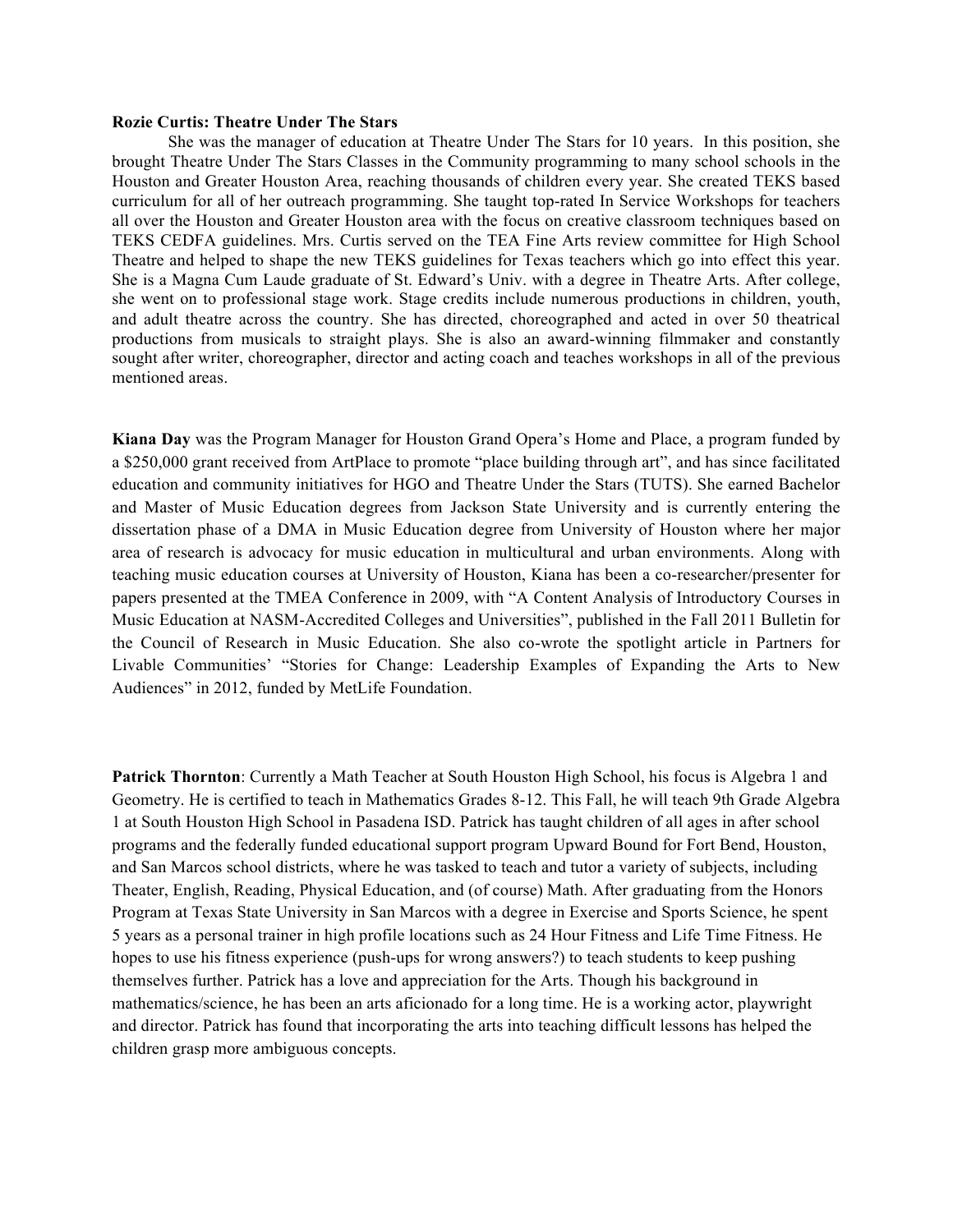# **MATH IN MUSICAL MELODIES!**

## **The Big Takeaway:**

- o The combination of music and creativity can be such a useful resource in teaching concepts for any subject, at any grade level
- o It helps students relate curricular concepts to real life

## **Activity and Time frame:**

- Round 'Em  $Up 1$  min.
- Discuss the Concept 5 min.
- "Cart Your Art"  $2 \text{ min.}$
- "Use it with Music"  $-8-10$  min.
- Presentation 5-15 min. (depending upon presentation options)

This entire activity can be done in **30 minutes or less**, leaving more time for instruction!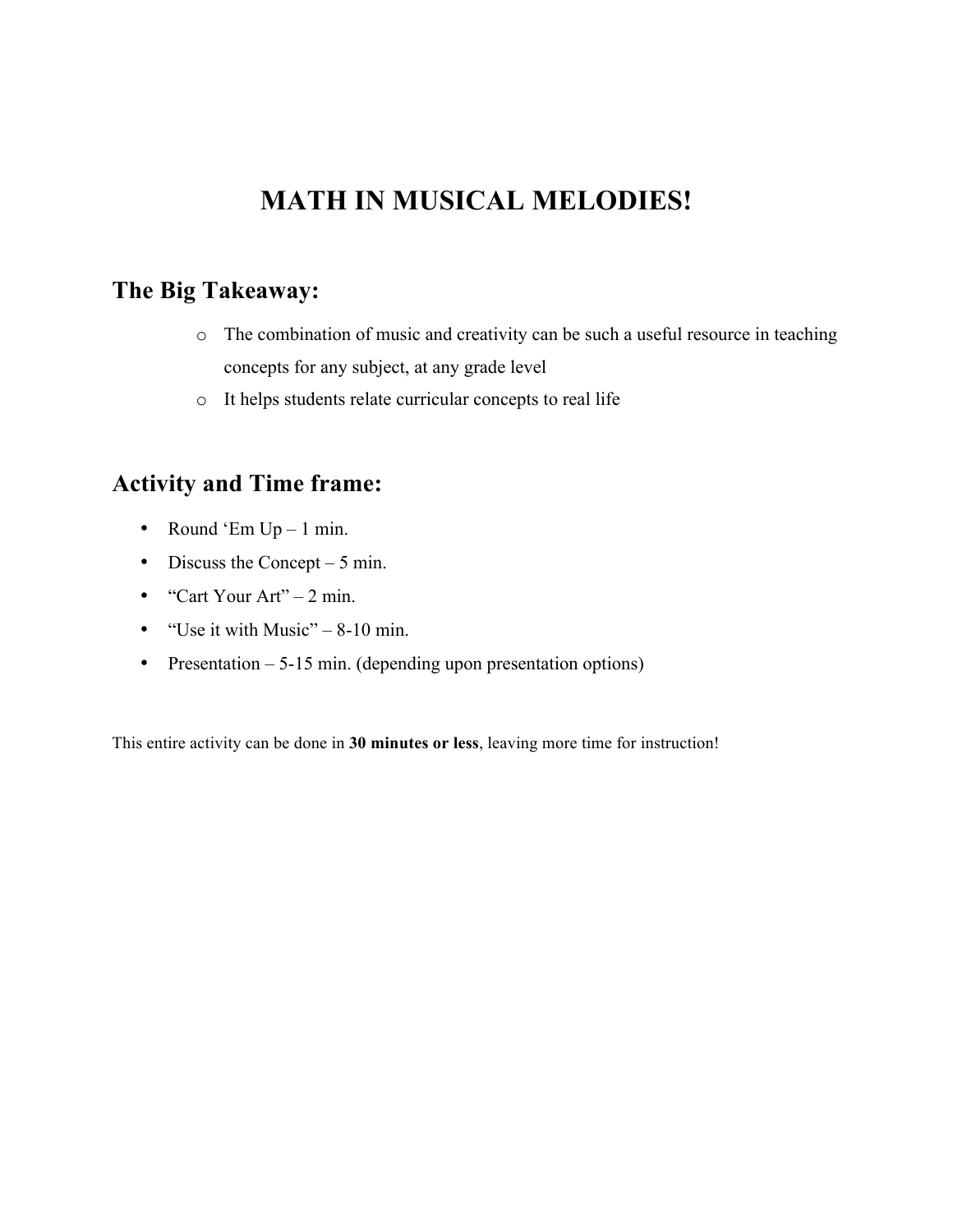## **MATH IN MUSICAL MELODIES!**

## **5 - 7 minutes**

- Lead in with quadratic formula song  $(X=-b^+-\sqrt{b^2-4ac/2a} -$  to the tune of "Pop Goes the Weasel")
	- o Talk about how the combination of music and creativity can be such a useful resource in teaching concepts for any subject
	- o Seems to be an elementary style of teaching ("cutesy")
		- There's a LOT that we could learn from these elementary teachers in terms of creativity in the classroom
	- o Can also be applied at secondary levels as well
- Important questions:
	- o **Why is creativity in curricular instruction important?**
	- o **What can students do to relate concepts to real life?**
- Find ways for students to create a product
- Give students ways to show where this is evident in their world
- Ask question:

## **What are some concepts that you creatively teach in your classroom?**

**20 minutes** (*I'll prepare to do an abbreviated run of the activity to allow time for any questions at the end*)

## **Activity and Time frame:**

- Round 'Em  $Up 1$  min.
	- o *Put teachers in 5 groups of 4 (allow them arrange themselves) – give them group names (write these down)*
- Discuss the Concept 5 min.
	- o *In your groups, decide on a math concept or problem that you want your class to solve (examples: integers, order of operations, polynomials)*
		- Be sure to review it so that you all have the correct answer and order of *operations*
- "Cart Your Art"  $2 \text{ min.}$ 
	- o *One representative per group pulls a sheet of paper from the bowl (don't open paper until told to do so!)*